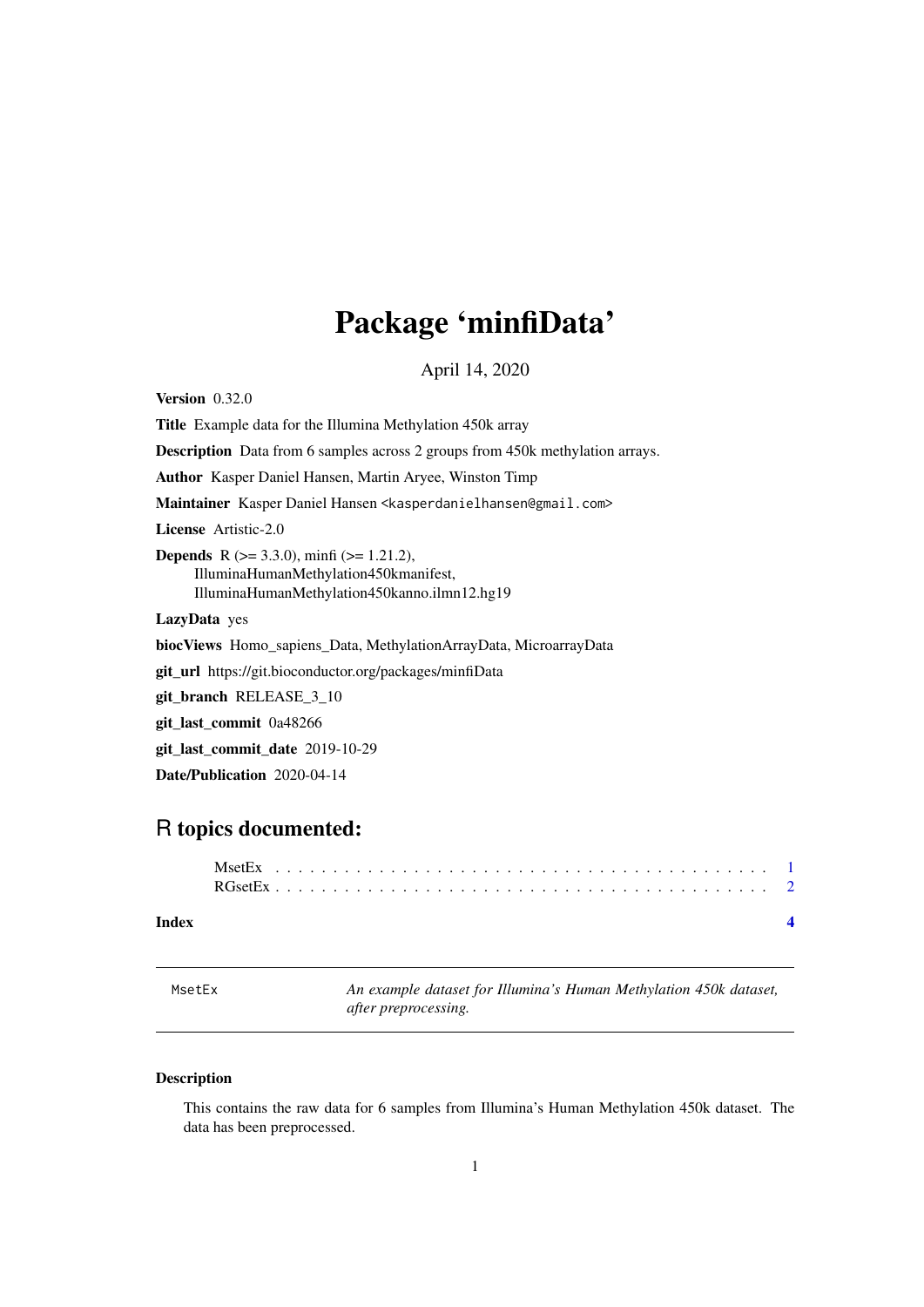#### Usage

```
data(MsetEx)
data(MsetEx.sub)
```
#### Details

Currently, the pheno data for these 6 samples are masked. Scripts for creating the object is found in the scripts directory of the package and extdata contains the IDAT files. The data has been preprocessed using preprocessRaw.

The MsetEx. sub is a subset with 600 CpGs (200 of Type II, 200 of Type I - Red and 200 of Type II - Green), used for examples.

#### Value

An object of class "MethylSet"

#### See Also

[MethylSet](#page-0-1) for the class definition, [preprocessRaw](#page-0-1) for the preprocessing function, [RGsetEx](#page-1-1) for the companion raw data.

#### Examples

```
data(MsetEx)
data(MsetEx.sub)
pData(MsetEx)
```
<span id="page-1-1"></span>RGsetEx *An example dataset for Illumina's Human Methylation 450k dataset.*

#### Description

This contains the raw data for 6 samples from Illumina's Human Methylation 450k dataset.

#### Usage

```
data(RGsetEx)
data(RGsetEx.sub)
```
#### Details

Currently, the pheno data for these 6 samples are masked. Scripts for creating the object is found in the scripts directory of the package and extdata contains the IDAT files.

The RGsetEx.sub is a subset with 600 CpGs (200 of Type II, 200 of Type I - Red and 200 of Type II - Green), used for examples.

#### Value

An object of class "RGChannelSet"

<span id="page-1-0"></span>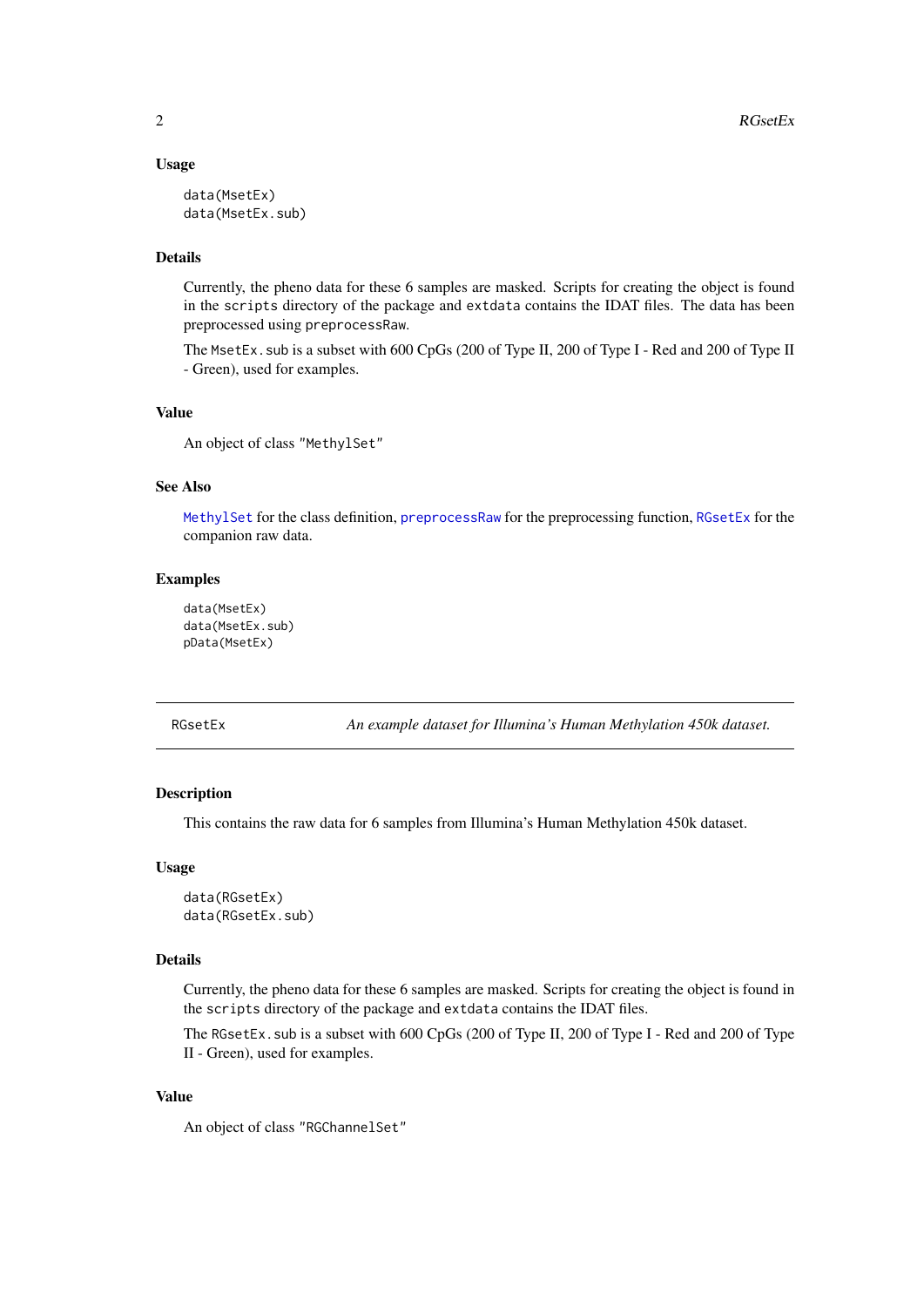#### <span id="page-2-0"></span> $RGsetEx$  3

#### See Also

[RGChannelSet](#page-0-1) for the class definition, [MsetEx](#page-0-2) for the comparion preprocessed data.

#### Examples

```
data(RGsetEx)
data(RGsetEx.sub)
pData(RGsetEx)
```